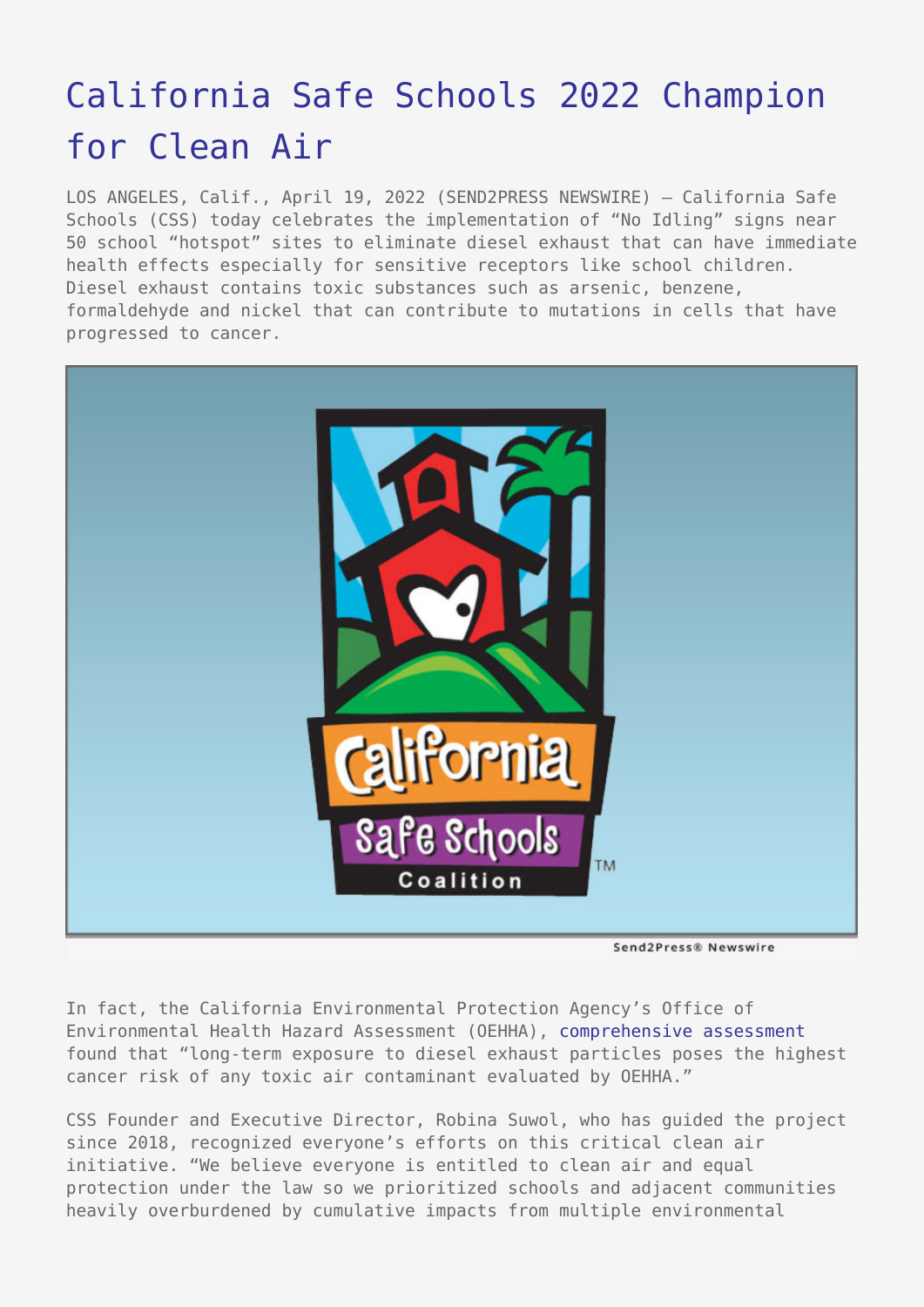sources of pollution. We are grateful for the support from the California Air Resources Board (CARB), South Coast Air Quality Management District (SCAQMD), students, teachers, parents, residents, community leaders and the Los Angeles Unified School District for their assistance in identifying the sites, and to the LA City Department of Transportation for installing 50 signs."



With asthma being the most common chronic condition among children affecting [6.6 million](https://www.lung.org/lung-health-diseases/lung-disease-lookup/asthma/learn-about-asthma/asthma-children-facts-sheet), recent studies have reinforced the importance of eliminating diesel pollution. An [international team](https://www.sciencedaily.com/releases/2017/05/170522080928.htm) determined how ultrafine particles can get deep into lungs, stimulate the nerves and exacerbate respiratory conditions.

Jesse Marquez relates why he joined in the "No Idling" campaign. "As a lifelong resident of Wilmington and Executive Director of Coalition for a Safe Environment, we were pleased to have worked with California Safe Schools to identify streets adjacent to public schools, parks, and residential areas where "No Truck Idling" signs have been installed to reduce public exposure to freight truck exhaust air pollution and noise."

Chief of California Air Resources Board's Enforcement Division, Todd Sax said, "These No Idling signs, championed by groups including California Safe Schools, help reduce the impact of truck traffic in communities. Using a portion of the proceeds from enforcement actions, CARB is funding important,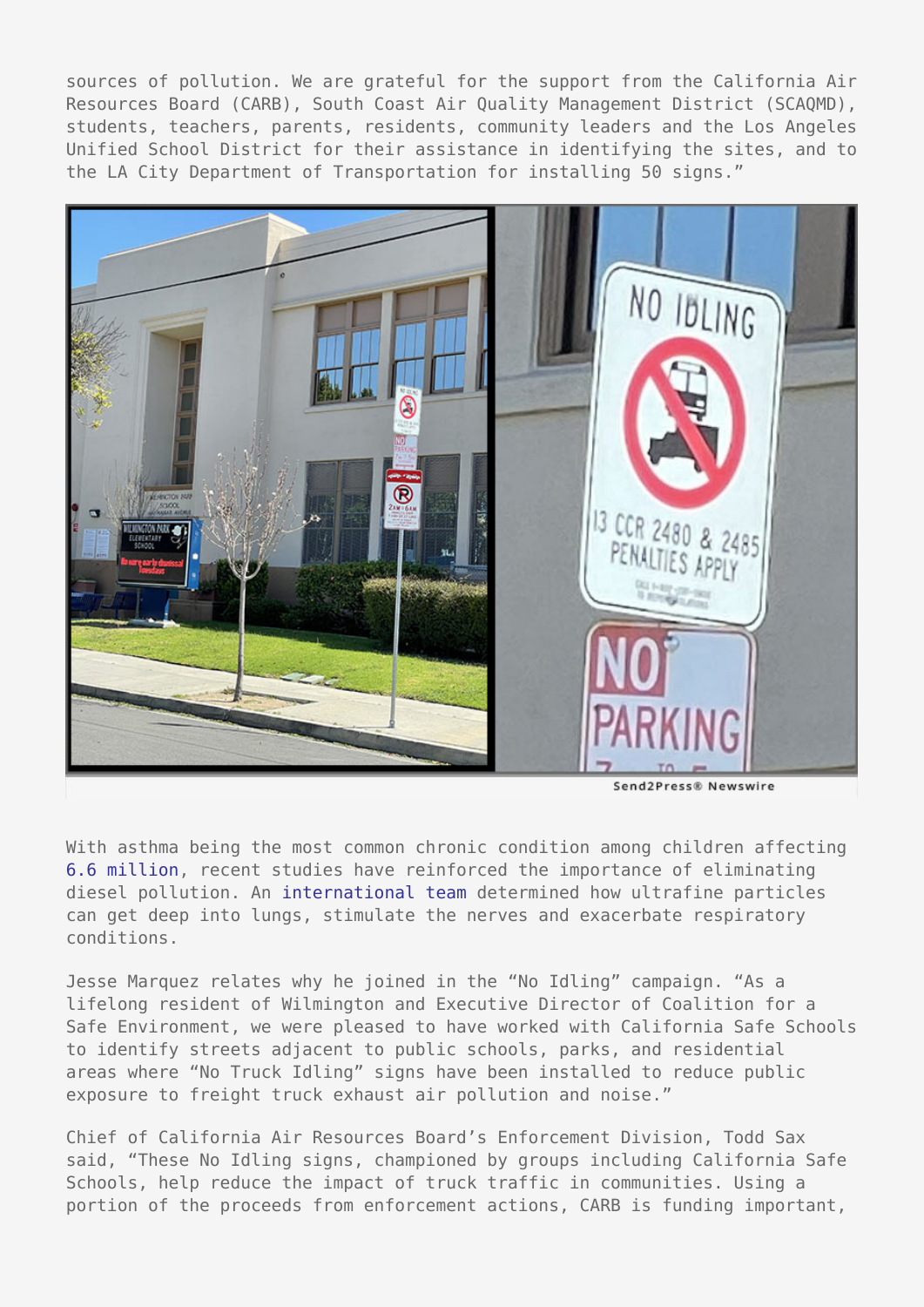on-the-ground solutions like this one that help clean the air for schoolchildren and improve the quality of life for everyone in these hard-hit communities."



Send2Press® Newswire

Cynthia Babich of the Del Amo Action Committee observed how the signs will help her community. "No Idling" signs mark the beginning of enforceable actions to improve decades of inappropriate land use planning that has allowed warehouses and trucking facilities onto residential streets in our environmental justice community."

The CSS "No Idling" project was funded through a Supplemental Environmental Project administered by the California Air Resources Board (CARB). This policy allows community-based projects to be funded from a portion of the penalties received during settlement of enforcement actions. SEPs can improve public health, reduce pollution, increase environmental compliance, and bring public awareness to neighborhoods most burdened by environmental harm. The current policy also includes a public process to solicit potential SEPs from disadvantaged communities.

## **About California Safe Schools:**

[California Safe Schools \(CSS\)](http://calisafe.org/) is children's environmental health and environmental justice non-profit committed to ensuring that all students,